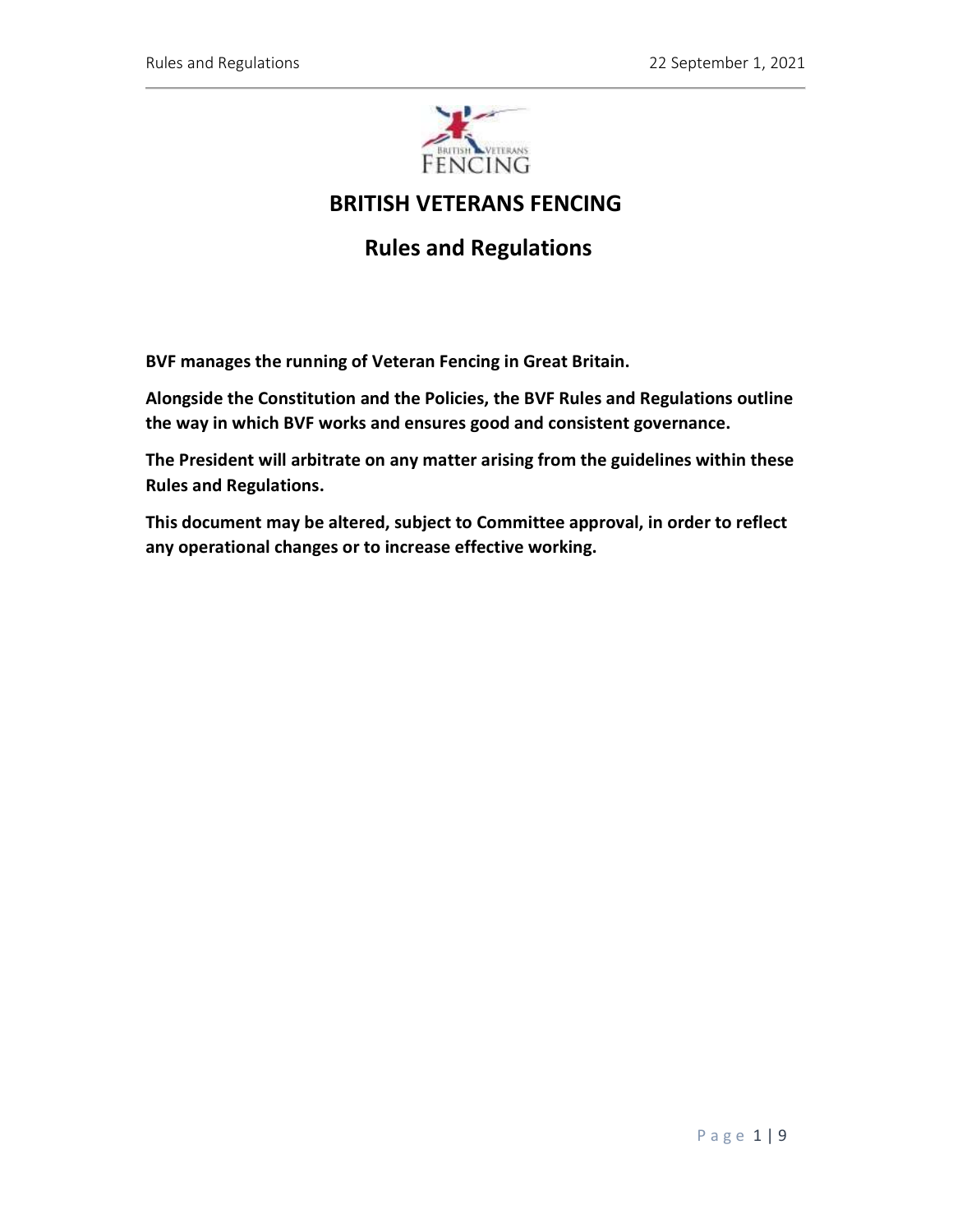# Membership

Any person of the age 40 years or over in the current membership year shall be eligible to join BVF. In the event of a membership being rejected by the Committee, the applicant will have access to an Independent Appeals Process as defined below.

Any person admitted as a member of BVF must be a member of British Fencing at an appropriate level at the time of sign-up.

Any person admitted as a member of BVF must have an association with the UK or be a member of a recognised UK fencing club.

Fencers who compete in BVF events must hold both BF Compete and BVF membership. These restrictions do not necessarily apply to fencers from abroad who must have comparable membership and insurance from their own domestic organisation.

#### Independent Appeals Process

The President will appoint a panel of three independent ordinary members of BVF who will establish all the facts and come to a majority decision in writing.

#### Life Members

Life membership is awarded to BVF members for two reasons:

- 1. For an outstanding contribution to BVF over many years
- 2. Once a member reaches the year of their ninetieth birthday.

This category of membership pays no subscription.

## The Committee

#### Structure

The Committee comprises the Founder Member, President, Secretary, Treasurer and six members.

The Committee has the power to co-opt members to carry out specific skilled tasks up to the following AGM. Co-opted members do not have a vote.

The President will allocate portfolios to committee members at the first meeting after the AGM.

Committee members will adopt a stance of corporate responsibility for committee decisions. If a member disagrees with a decision he is entitled to express this view, whilst making it clear it is his his/her personal view and giving the committee's reasons for why a decision has been taken.

Members of the Committee will act in the interest of the membership and with the underpinning principle of encouraging and promoting veteran fencing.

#### Subcommittees

The BVF committee agrees the remit of a subcommittee.

Members of a subcommittee are appointed by the BVF committee.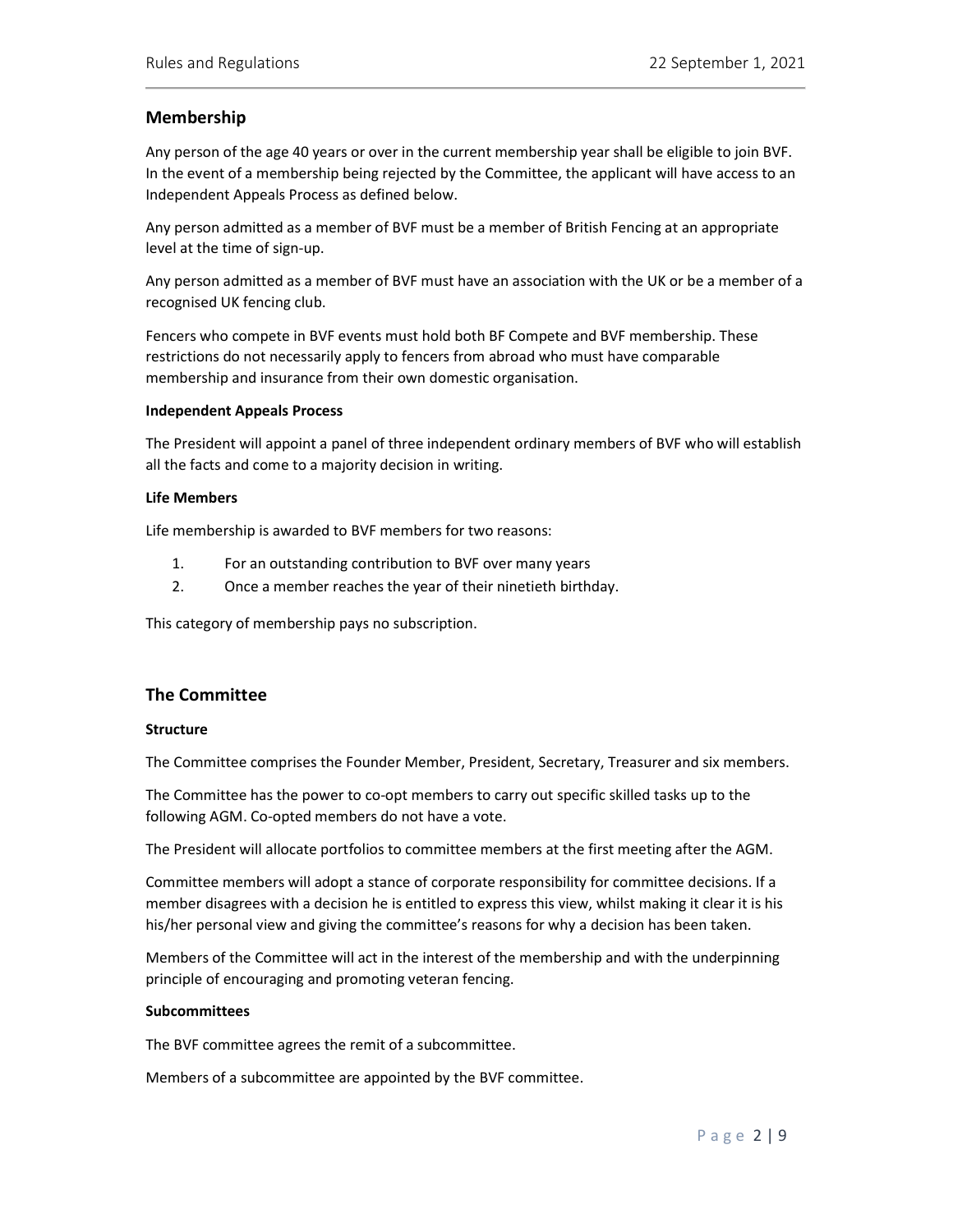The President of a subcommittee is elected by the subcommittee and is responsible for carrying out the remit. This includes making any reports or recommendations to the BVF committee.

# Committee Meetings

Committee meetings are to be called either by the President or the Secretary acting on behalf of the President. In exceptional circumstances any three members of the Committee may call a meeting.

Committee members shall be given written notice of meetings and agenda items at least 7 days before the meeting.

Where possible documents and reports relevant to the agenda items are to be circulated to the Committee members at least 7 days before the meeting.

The Committee shall meet at least three times in each financial year.

In the absence of the elected President of BVF, an acting Chairman will be delegated by the President or elected for that meeting only by those members present.

Each voting member of the Committee present at the meeting shall be entitled to exercise one vote on any matter. On equality of votes, the President or acting Chairman shall have a casting vote in addition to their deliberative vote.

Certain urgent matters may arise which need to be dealt with in between timetabled Committee Meetings. To ensure the propriety of such discussions and the validity of any decisions made the following guidelines shall apply:

- Any three committee members (usually including the President) should call an urgent online meeting giving at least 24 hours' notice.
- If a vote is required, the quorum shall be four.
- The minutes will be published on the website.

Committee members should be prepared to attend at least three meeting per year. Absence, for reasons other than illness, from 3 consecutive meetings, may, at the discretion of the committee, be deemed resignation and the absenting member shall not be eligible for re-election for a period of 2 years.

The Committee shall keep proper administrative records including minutes of Committee and General Meetings which shall be published on the website within a month of the meeting taking place.

## Committee Portfolios

#### President

- Chair all BVF committee meetings, the AGM and any EGM; delegating to another committee member to do so if he/she is unable to attend.
- Coordinate the committee to ensure responsibilities for all aspects of BVF management are met.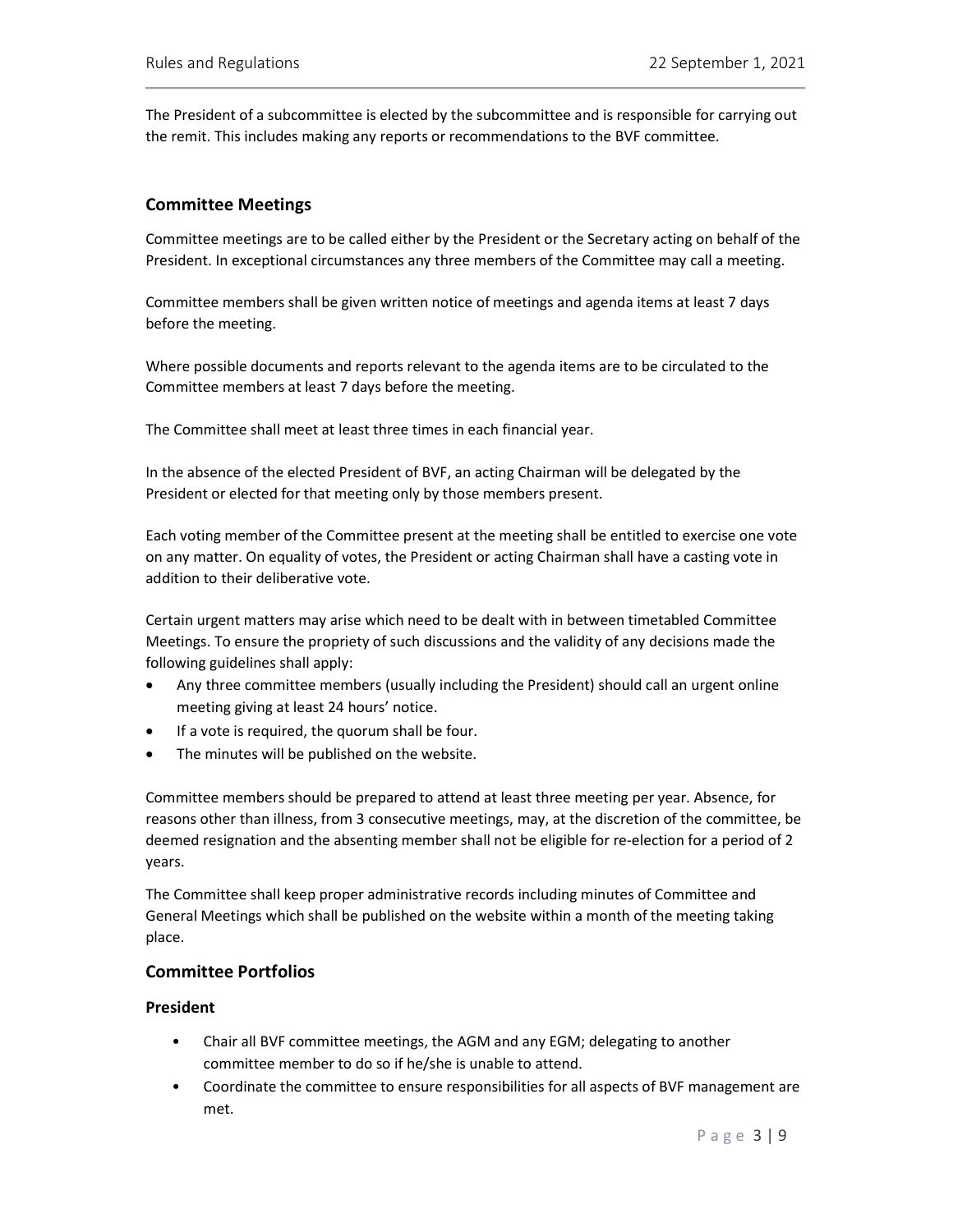- Prepare and present reports to the BVF Committee and the AGM as required.
- Prepare in consultation with the secretary the agendas for BVF Committee meetings and AGM/EGM as required.
- Prepare the BVF Annual Report for British Fencing as required.
- Represent BVF both with British Fencing and other fencing organisations at home and abroad as required.
- Assign portfolios at the first meeting after the AGM and reassign portfolios, if necessary, throughout the year. Report to committee as appropriate.
- Determine, in consultation with portfolio holder, the responsibilities of all portfolios and review the holders' performance.
- Appoint the Team Manager for BVF teams attending international events. Report to committee as appropriate.
- Create additional roles as required for the good conduct of the business of BVF.
- Undertake, in consultation with the appropriate portfolio holder, all such activities as are necessary for or conducive to the good management of BVF.
- Refer any matter that is considered to be of significant or wide ranging impact on BVF to the full committee for consideration.

## **Secretary**

- Prepare and present reports to the BVF Committee and the AGM as required.
- Organise the logistics of all BVF committee meetings.
- Prepare in consultation with the President the agendas for BVF Committee meetings and AGM/EGM as required.
- Circulate committee agendas and background papers to all committee members.
- Take the minutes of all BVF committee meetings, the AGM and any EGM; delegating to another committee member (after consultation with the President) to do so if they are unable to attend.
- Ensure minutes are published on the website within a month of the meeting taking place.
- Ensure all documents relating to the AGM and any EGM are circulated to members in accordance with the BVF Constitution.

## **Treasurer**

- Prepare and present the BVF Annual Accounts and other reports to the BVF Committee and the AGM as required.
- Ensure that all accounts are independently examined on an annual basis and in time for the AGM.
- Manage the signatories of the bank accounts.
- Monitor the agreed expenditure of projects and competitions.
- Maintain accurate records of all BVF assets and ensure that they are properly and prudently managed.
- Make and record all financial transactions on behalf of BVF.
- Arrange suitable Directors and Organisers or other suitable insurance as is considered necessary for BVF.
- Ensure that these records, and a regularly up-dated back-up stored in a different location, are kept securely in accordance with the Data Protection Act.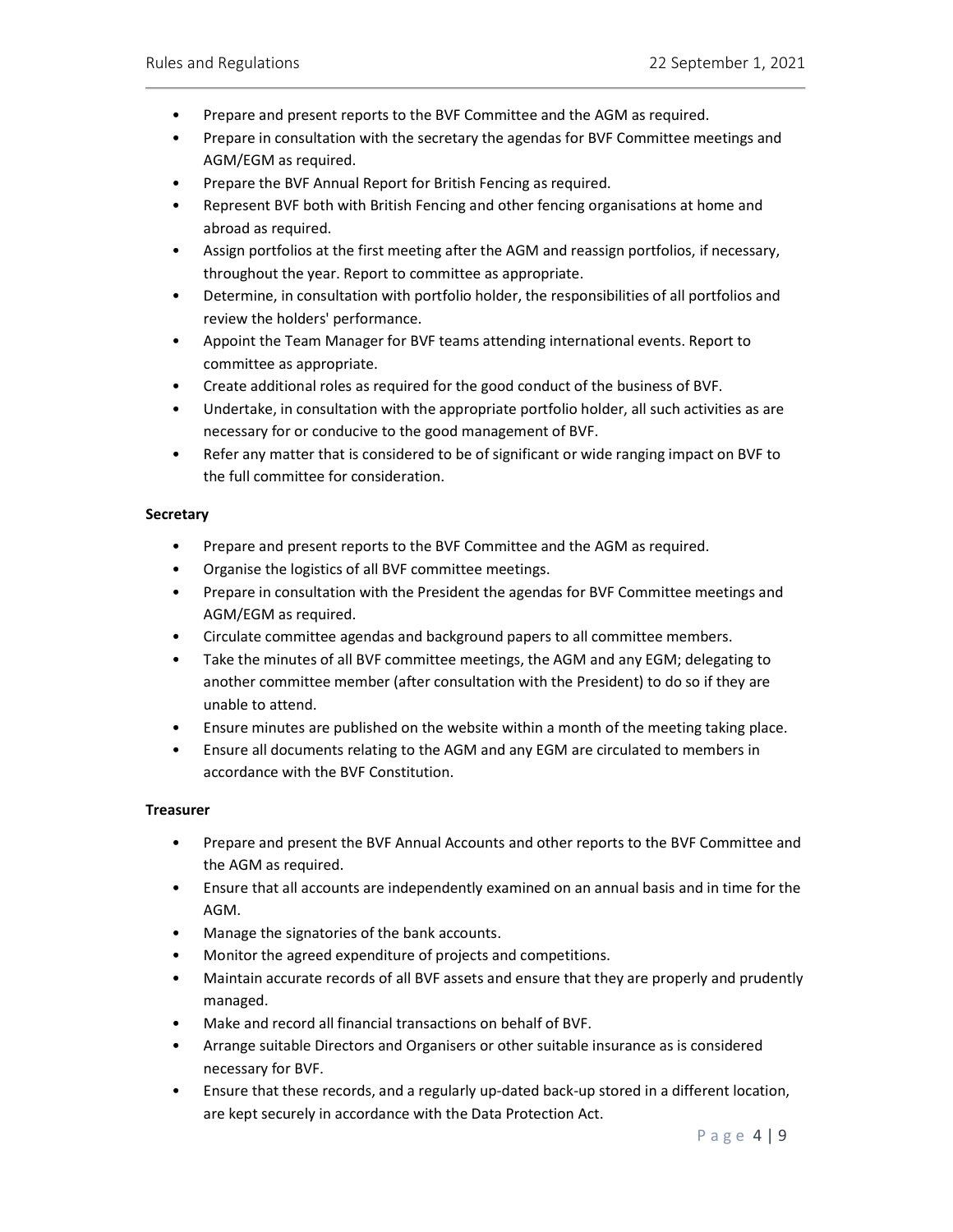#### Membership

- Maintain an up-to-date membership database of postal and electronic addresses, telephone numbers, dates of birth, weapons fenced and any other information deemed to be useful.
- Ensure that this membership database, and a regularly updated back-up stored in a different location, is kept securely in accordance with the Data Protection Act.
- Ensure that members' details are not disclosed, in whole or in part, other than to BVF portfolio holders who can demonstrate a specific business need to the information disclosed or as otherwise required by the Data Protection Act.
- Be responsible, in conjunction with the BVF Treasurer, for the annual renewal of memberships.
- Provide up to date details of members for the distribution of information.

### International Events

- Appoint, in consultation with the President, the Event Manager of any International Event hosted by BVF and oversee operations to ensure the event runs smoothly.
- Ensure the results of each such event are published on the BVF website.
- Identify appropriate non-representational international veteran fencing competitions for BVF members to enter and arrange for information on these events to be published on the BVF website.
- Develop and maintain links with counterparts in other veteran fencing associations to seek to arrange friendly team matches.
- Undertake such activities as are necessary for or conducive to the development and improvement of the performance of members representing BVF internationally.

## Domestic Events

- Appoint, in consultation with the President, the Event Manager of each BVF Event and oversee operations to ensure the event runs smoothly.
- Ensure the results of each BVF Event are published on the BVF website.
- Develop and maintain links with other UK fencing bodies e.g. Home Nations, Regions, clubs etc.
- Ensure all forthcoming BVF Events have the relevant licence from BF (essential to ensure insurance cover for the organisers).
- Undertake such activities as are necessary for or conducive to the development of participation opportunities for BVF members and to recruit new members to BVF.

## **Selection**

- To select fencers to represent BVF in international and domestic fencing events, in accordance with the published selection rules in force at the time of the selection for any given event.
- The Selection Panel shall consist of a Chair and up to six ordinary members.
- The Chair of Selectors is appointed by the BVF Committee.
- The Chair of Selectors may, but need not, be a member of the BVF Committee.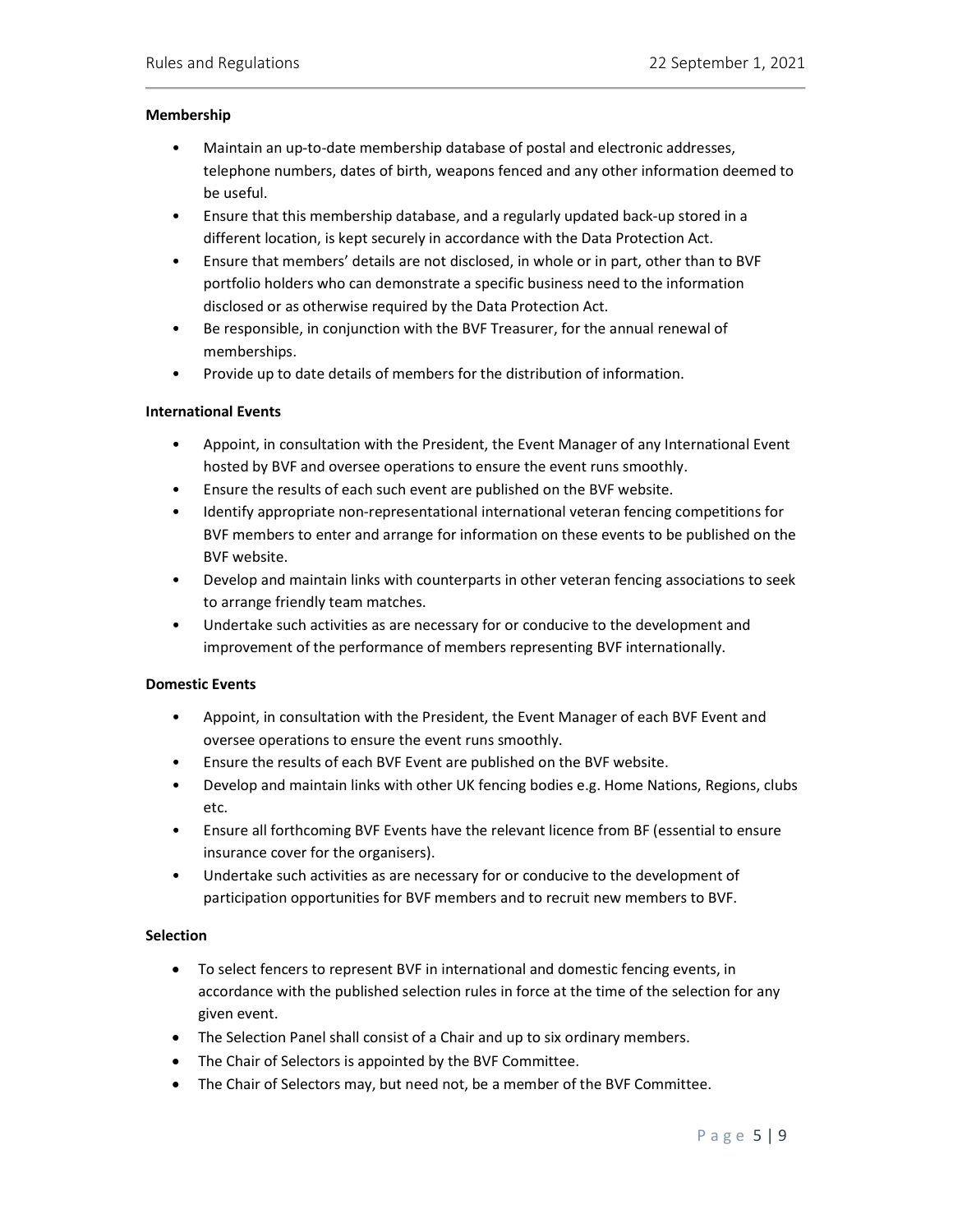- The Chair of Selectors shall serve until the first BVF Committee meeting following the next AGM, at which they will be eligible for re-appointment.
- The Chair of Selectors shall organise and oversee the selection process, and report to the BVF Committee on all matters relating to selection.
- Selection for representing BVF will be based on selection rules as promulgated on the BVF website. However the committee reserve the right to prevent the selection of fencers who have by their behaviour, brought BVF into disrepute and/or have been detrimental to other members of the team.
- The Chair of Selectors shall review the selection rules regularly and recommend any changes to the BVF Committee.
- If the Chair of Selectors is not a member of the BVF Committee they have the right to attend, at BVF expense, any BVF Committee meeting when any matter relating to selection is discussed.
- The six ordinary members shall be appointed by the Chair of Selectors. They shall be responsible for each gender in foil, epee and sabre. These ordinary members may not also be members of the BVF Committee.
- In the event that a Selector is conflicted in any discretionary decision, that Selector will recuse themselves from the process.
- Any appeal against a decision made by the Selection Panel shall be considered by the BVF Committee. During any such consideration of an appeal the Chair of Selectors should give evidence as to how the original selection decision was reached and answer any question that the BVF Committee may have. If the Chair of Selectors is a member of the BVF Committee they may not vote on any consideration of an appeal relating to selection.

## Communications

- Update the website as required.
- Liaise with other BVF portfolio holders to publish appropriate information on the BVF website, and to email information to members, in a timely manner.
- Maintain a mailing list of members for the purpose of all communications.
- Ensure members are kept abreast of significant news and events via email.
- Circulate newsletters to all members and ensure all editions are available on the website.
- Prepare and circulate any surveys required.
- Manage and update all social media channels.

## Development

- Co-ordinate any development projects as agreed by the Committee.
- Liaise with coaches and clubs to encourage new members.
- Promote BVF at Senior Opens and any appropriate fencing event.

## Data Control

- Ensure that BVF follows GDPR
- Ensure that personal details are deleted when a member dies or resigns or when a member fails to renew for a third year
- Ensure that all records are kept securely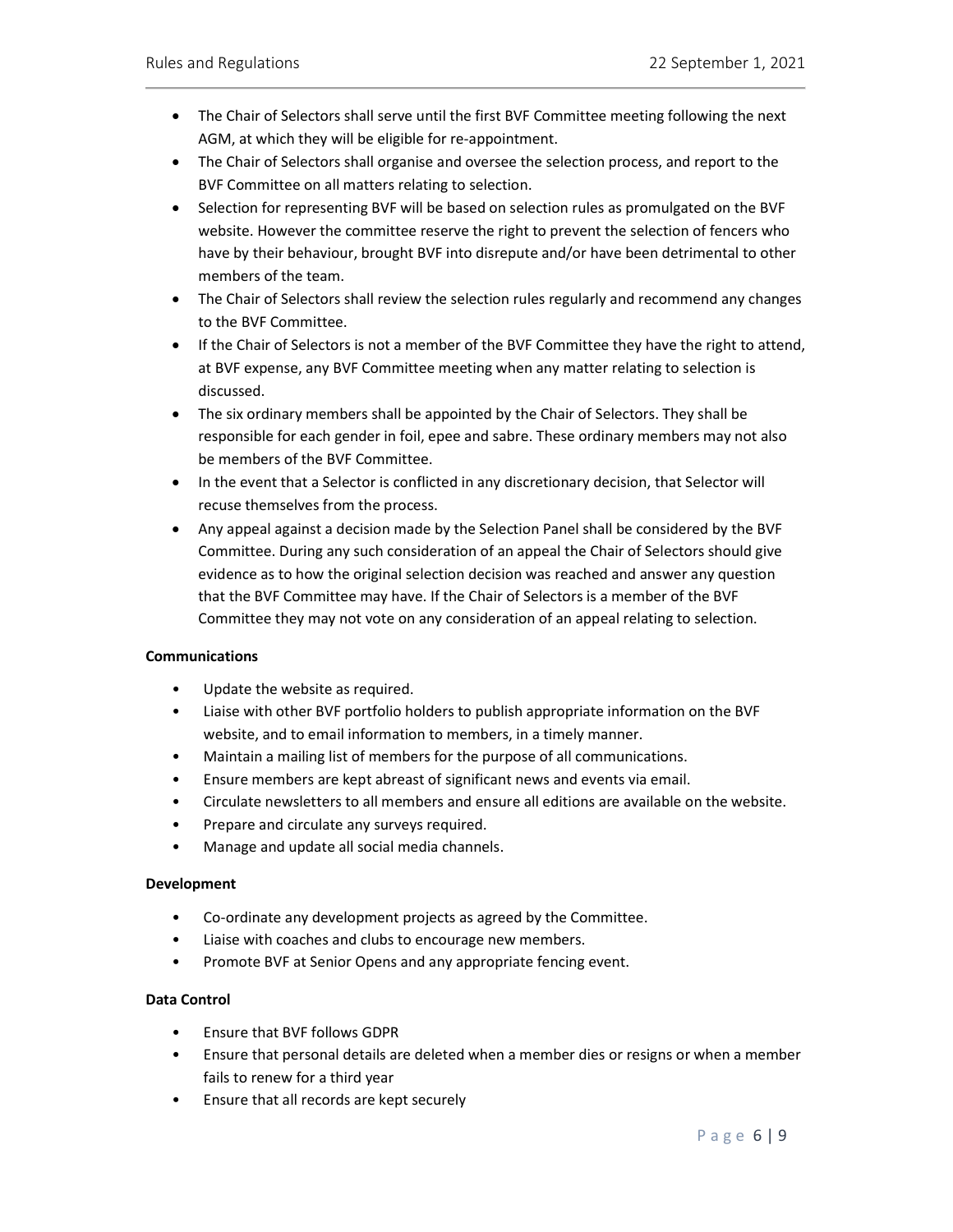- Ensure that the database is regularly backed up with a copy stored in a different location
- Ensure data can survive damage by malicious hackers
- Ensure that data distributed is encrypted and sent only to people with a genuine need for the information.

#### **Newsletter**

- Prepare the BVF Newsletter as required.
- Ensure the Newsletter is circulated to members and is available on the website.

#### Press

- Prepare and issue press releases with photographs to the local press of medal winners at the National, European and World Championships. Brief photographers likely to be taking images at these events.
- Compile statistics about GB's most successful veteran fencers.
- Write articles about BVF and its medal winning members as requested for publication.
- Prepare and present reports to the BVF Committee as required.

#### Event Manager

- Organise the specific event, following any BVF Regulations that may exist at the time.
- Follow and comply with the current BVF Expenses Policy for all financial matters relating to the event.
- Agree with the Treasurer the entry fees to be charged.
- Liaise with the Communications portfolio holder to provide information to members
- Liaise with the Communications portfolio holder to publicise the event.
- Purchase event licence from British Fencing; ensure the licence number is added to the BVF website calendar
- Check that entries are full members of British Fencing by using the Sport80 website
- Be available and visible during the event to ensure its smooth running.
- Ensure that all officials' expenses claims are verified and passed to the Treasurer for payment within 7 days of the end of the event.
- Prepare and submit a report of the event to the BVF Committee within 21 days of the end of the event.

#### EVF Representative

- Prepare the annual GBR report when necessary.
- Consult the BVF Committee on all matters known to be voted on at each EVF meeting, taking note of the Committee's direction on these matters.
- Attend each EVF meeting, voting as directed by the BVF Committee. Where a new matter is to be voted on, on which the BVF Committee has not given direction, vote in the best interests of BVF in line with current BVF Committee policy.
- Prepare & present a report of each EVF meeting to the BVF Committee.
- Liaise with the EVF as required, representing the views of BVF.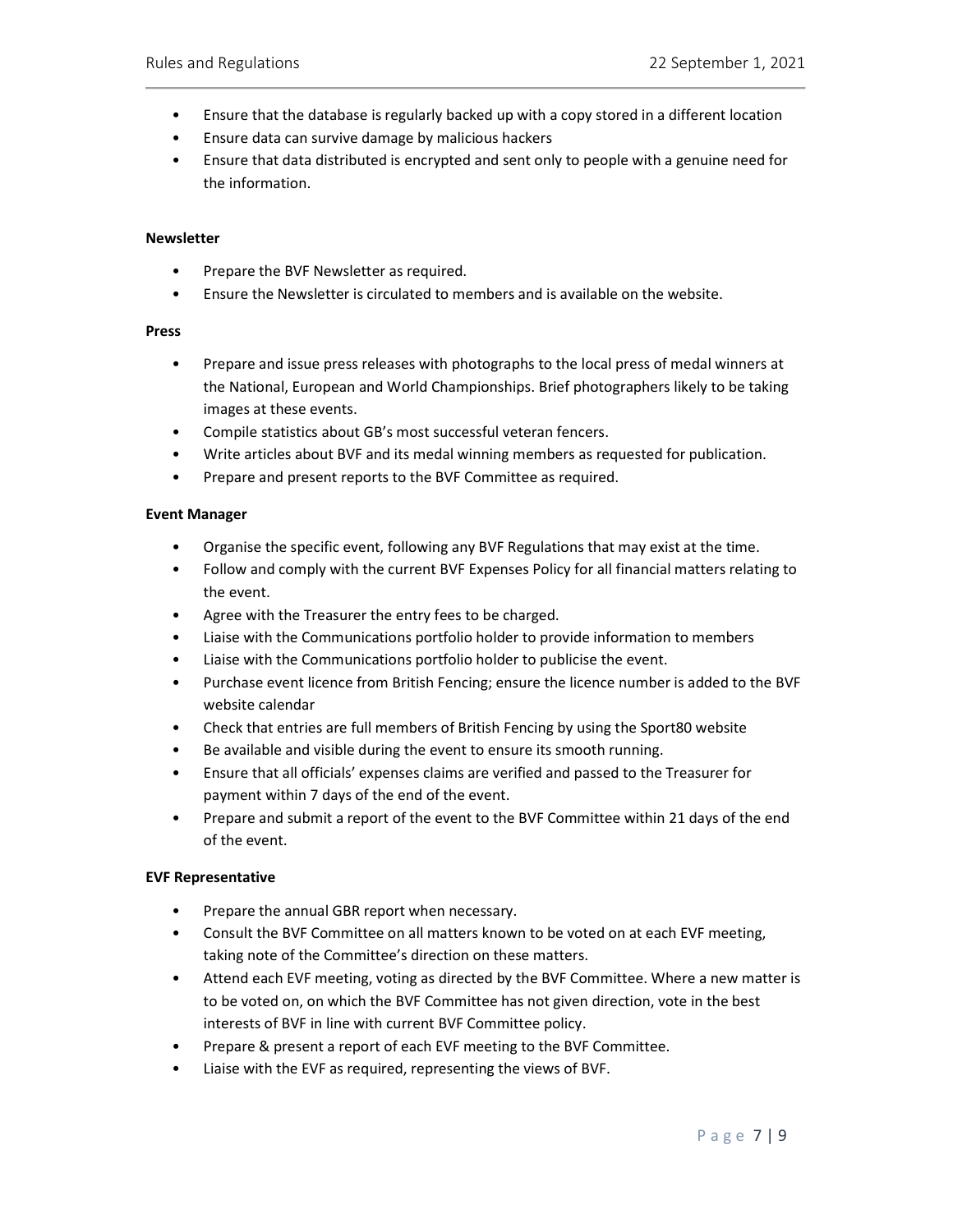#### Team Manager / Head of Delegation

- Undertake the administration of entering selected individuals and teams to the event.
- Coordinate and administer travel and accommodation arrangements as required.
- Ensure all attending BVF members are aware of the importance of having the relevant insurance when competing abroad.
- Ensure all attending BVF members are sent all relevant information in a timely manner.
- Liaise with the event organisers as required.
- Liaise with the Chair of Selectors as required.
- Be available and visible throughout the event to assist BVF fencers in all aspects of the event, with specific regard to:
	- o transfer arrangements
	- o venue orientation & familiarisation
	- o organisational requirements
	- o registration of individuals and teams
	- o weapon control
- Consult with the weapon team captains about 'on the day' team selection matters as required.
- Enthuse, encourage, advise and support BVF fencers; instilling an esprit de corps approach.
- Ensure that GB medals and other significant results are communicated to the Communications and Press portfolio holders and to British Fencing.
- Ensure that photographs are taken for PR purposes.
- Maintain accurate financial and other records.
- Calculate, in consultation with the Treasurer, a levy to be charged to BVF fencers sufficient to cover BVF's administrative costs, officials' expenses, and any other costs.
- Follow and comply with the current BVF Expenses Policy for all financial matters relating to the event.
- Prepare and present a report of the event to the BVF Committee.
- Ensure that all monies due are collected.
- Pass all expense claims in a timely manner to the Treasurer.

## **Elections**

Committee terms are for 3 years.

Any BVF member is eligible for election providing they are nominated by two other BVF members.

The three years' service begins immediately following AGM election item and ends with the conclusion of the last agenda item before the next election for that post.

Elections are undertaken every year at the AGM with a third of the Committee (one officer and two ordinary members) required to stand for re-election.

Committee members may stand for re-election without limit.

 Nominations must be received at least 14 days prior to AGM seconded by two members of BVF via means of a completed nomination form.